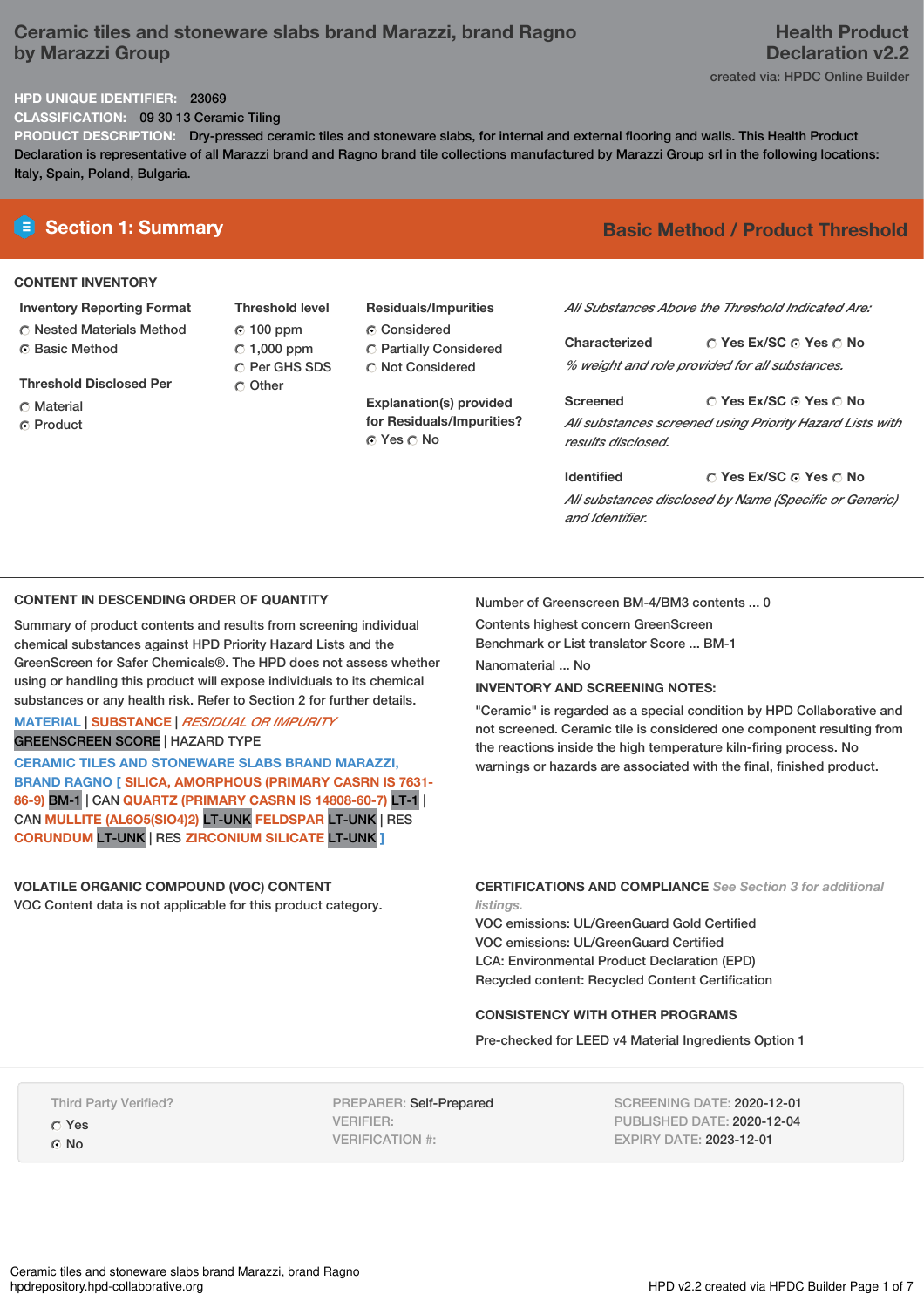This section lists contents in a product based on specific threshold(s) and reports detailed health information including hazards. This HPD uses the *inventory method indicated above, which is one of three possible methods:*

- *Basic Inventory method with Product-level threshold.*
- *Nested Material Inventory method with Product-level threshold*
- *Nested Material Inventory method with individual Material-level thresholds*

Definitions and requirements for the three inventory methods and requirements for each data field can be found in the HPD Open Standard version *2.2, available on the HPDC website at: [www.hpd-collaborative.org/hpd-2-2-standard](https://www.hpd-collaborative.org/hpd-2-2-standard)*

### **CERAMIC TILES AND STONEWARE SLABS BRAND MARAZZI, BRAND RAGNO**

PRODUCT THRESHOLD: 100 ppm RESIDUALS AND IMPURITIES CONSIDERED: Yes

RESIDUALS AND IMPURITIES NOTES: The physical and chemical reactions in the kiln-firing process transform 100% of the initial ingredients (water and mineralbased naturally occurring materials) into the final fired tile product and no residuals remain.

OTHER PRODUCT NOTES: The finished product is odorless, non-flammable, do not release hazardous materials after installation, and pose no immediate hazard to health and environment.

| SILICA, AMORPHOUS (PRIMARY CASRN IS 7631-86-9) |                                                                |            |                 | ID: 107497-59-6                        |
|------------------------------------------------|----------------------------------------------------------------|------------|-----------------|----------------------------------------|
|                                                | HAZARD SCREENING METHOD: Pharos Chemical and Materials Library |            |                 | HAZARD SCREENING DATE: 2020-12-01      |
| %: $55.0000 - 80.0000$                         | $GS:$ BM-1                                                     | $RC:$ None | NANO: No        | SUBSTANCE ROLE: Ceramic body           |
| <b>HAZARD TYPE</b>                             | <b>AGENCY AND LIST TITLES</b>                                  |            | <b>WARNINGS</b> |                                        |
| <b>CANCER</b>                                  | GHS - Japan                                                    |            |                 | Carcinogenicity - Category 1A [H350]   |
| <b>CANCER</b>                                  | GHS - Australia                                                |            |                 | H350i - May cause cancer by inhalation |

SUBSTANCE NOTES: Range due to variations in product family. Hazard associated with occupational/manufacturing use only. It is not associated with the end use of the final fired product that is purchased, installed, and used by the customer.

| <b>QUARTZ (PRIMARY CASRN IS 14808-60-7)</b> |                                                                                                  |                 |  |                                       |
|---------------------------------------------|--------------------------------------------------------------------------------------------------|-----------------|--|---------------------------------------|
|                                             | HAZARD SCREENING METHOD: Pharos Chemical and Materials Library HAZARD SCREENING DATE: 2020-12-01 |                 |  |                                       |
| $\%$ : 10.0000 - 35.0000                    | $GS: LT-1$                                                                                       | RC: <b>None</b> |  | NANO: No SUBSTANCE ROLE: Ceramic body |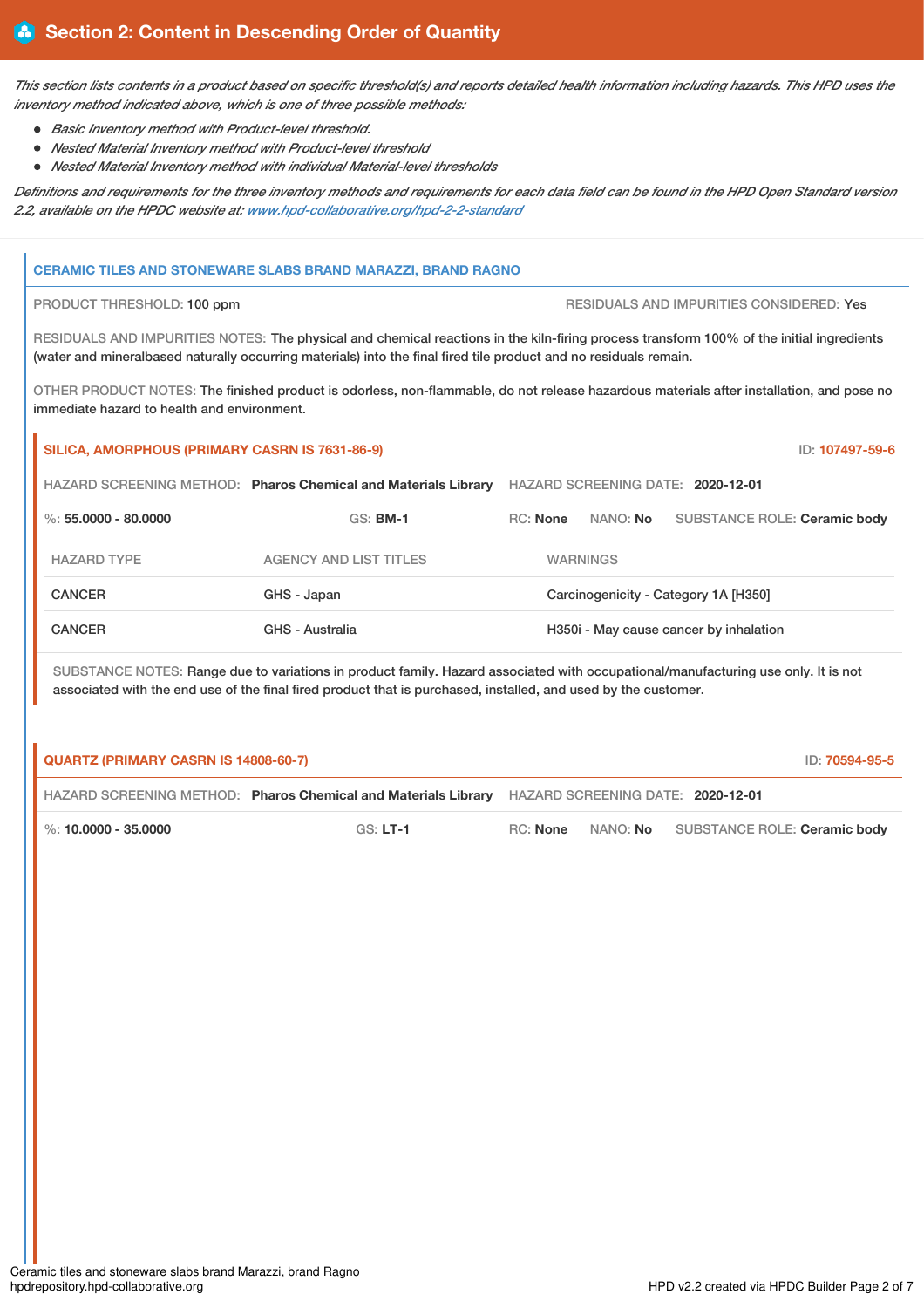| <b>HAZARD TYPE</b> | <b>AGENCY AND LIST TITLES</b>            | <b>WARNINGS</b>                                                                  |
|--------------------|------------------------------------------|----------------------------------------------------------------------------------|
| <b>CANCER</b>      | <b>IARC</b>                              | Group 1 - Agent is Carcinogenic to humans                                        |
| <b>CANCER</b>      | <b>US CDC - Occupational Carcinogens</b> | Occupational Carcinogen                                                          |
| <b>CANCER</b>      | CA EPA - Prop 65                         | Carcinogen - specific to chemical form or exposure<br>route                      |
| <b>CANCER</b>      | <b>IARC</b>                              | Group 1 - Agent is carcinogenic to humans - inhaled<br>from occupational sources |
| <b>CANCER</b>      | US NIH - Report on Carcinogens           | Known to be Human Carcinogen (respirable size -<br>occupational setting)         |
| <b>CANCER</b>      | <b>MAK</b>                               | Carcinogen Group 1 - Substances that cause cancer in<br>man                      |
| <b>CANCER</b>      | GHS - New Zealand                        | 6.7A - Known or presumed human carcinogens                                       |
| <b>CANCER</b>      | GHS - Japan                              | Carcinogenicity - Category 1A [H350]                                             |
| <b>CANCER</b>      | GHS - Australia                          | H350i - May cause cancer by inhalation                                           |
|                    |                                          |                                                                                  |

SUBSTANCE NOTES: Range due to variations in product family. Hazard associated with occupational/manufacturing use only. It is not associated with the end use of the final fired product that is purchased, installed, and used by the customer.

| <b>MULLITE (AL6O5(SIO4)2)</b> |                                                                |          |                 | ID: 1302-93-8                                  |
|-------------------------------|----------------------------------------------------------------|----------|-----------------|------------------------------------------------|
|                               | HAZARD SCREENING METHOD: Pharos Chemical and Materials Library |          |                 | HAZARD SCREENING DATE: 2020-12-01              |
| %: $2.5000 - 15.0000$         | <b>GS: LT-UNK</b>                                              | RC: None | NANO: <b>No</b> | SUBSTANCE ROLE: Ceramic body                   |
| <b>HAZARD TYPE</b>            | AGENCY AND LIST TITLES                                         |          | <b>WARNINGS</b> |                                                |
| None found                    |                                                                |          |                 | No warnings found on HPD Priority Hazard Lists |

SUBSTANCE NOTES: Range due to variations in product family. Hazard associated with occupational/manufacturing use only. It is not associated with the end use of the final fired product that is purchased, installed, and used by the customer.

| <b>FELDSPAR</b>      |                                                                |                                     |                 | ID: 68476-25-5                    |
|----------------------|----------------------------------------------------------------|-------------------------------------|-----------------|-----------------------------------|
|                      | HAZARD SCREENING METHOD: Pharos Chemical and Materials Library |                                     |                 | HAZARD SCREENING DATE: 2020-12-01 |
| %: $0.0000 - 7.0000$ | <b>GS: LT-UNK</b>                                              | <b>RC:</b> None                     | NANO: No        | SUBSTANCE ROLE: Ceramic body      |
| <b>HAZARD TYPE</b>   | AGENCY AND LIST TITLES                                         |                                     | <b>WARNINGS</b> |                                   |
| <b>RESPIRATORY</b>   | AOEC - Asthmagens                                              | Asthmagen (Rs) - sensitizer-induced |                 |                                   |

SUBSTANCE NOTES: Range due to variations in product family. Hazard associated with occupational/manufacturing use only. It is not associated with the end use of the final fired product that is purchased, installed, and used by the customer.

| <b>CORUNDUM</b>        |                   |                                                                                                  |  | ID: 1302-74-5                         |
|------------------------|-------------------|--------------------------------------------------------------------------------------------------|--|---------------------------------------|
|                        |                   | HAZARD SCREENING METHOD: Pharos Chemical and Materials Library HAZARD SCREENING DATE: 2020-12-01 |  |                                       |
| $\%$ : 0.0000 - 2.5000 | <b>GS: LT-UNK</b> | RC: <b>None</b>                                                                                  |  | NANO: No SUBSTANCE ROLE: Ceramic body |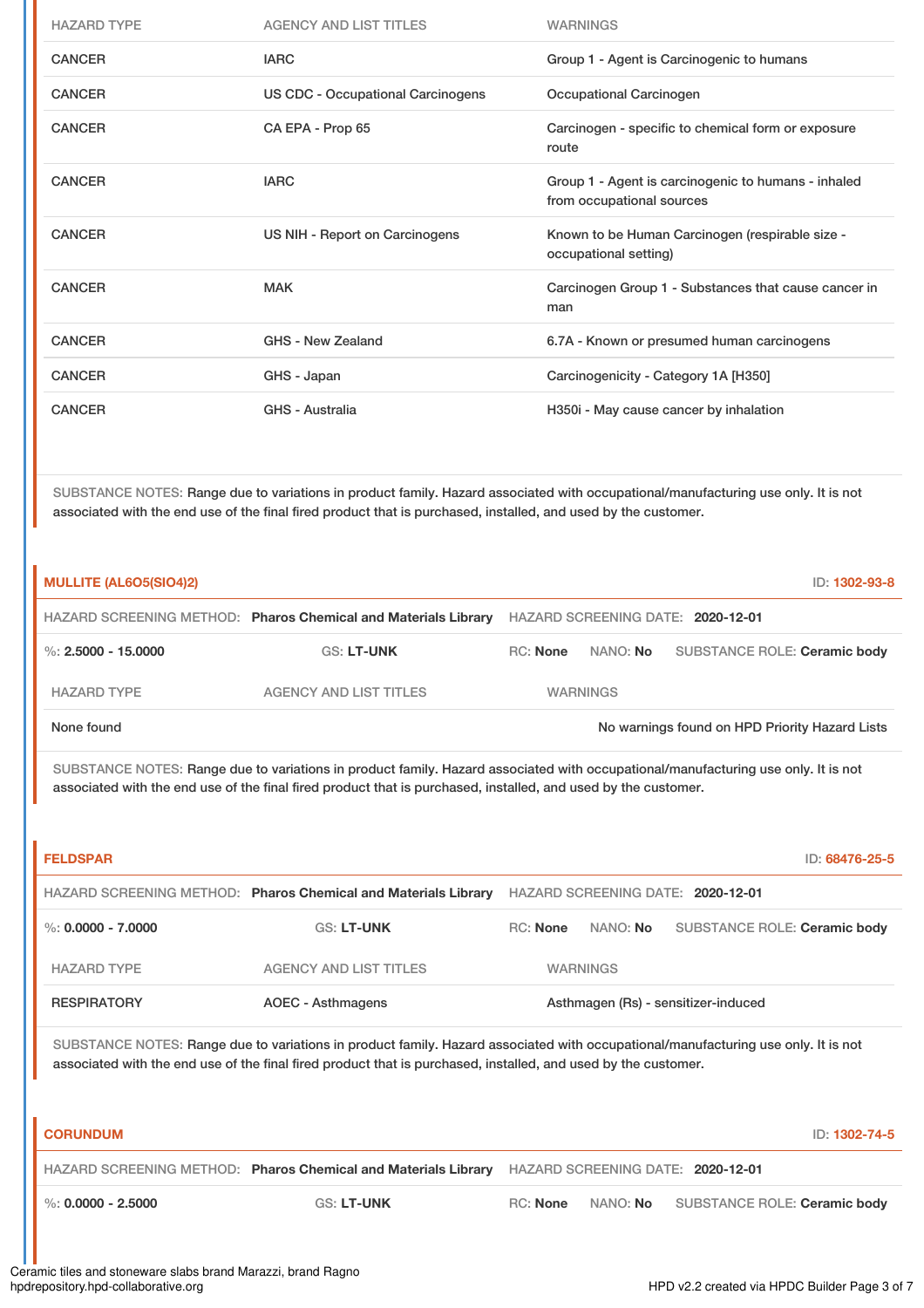| <b>HAZARD TYPE</b>        | AGENCY AND LIST TITLES                                                                                                                                                                                                                              |                 | <b>WARNINGS</b> |                                     |
|---------------------------|-----------------------------------------------------------------------------------------------------------------------------------------------------------------------------------------------------------------------------------------------------|-----------------|-----------------|-------------------------------------|
| <b>RESPIRATORY</b>        | AOEC - Asthmagens                                                                                                                                                                                                                                   |                 |                 | Asthmagen (Rs) - sensitizer-induced |
|                           | SUBSTANCE NOTES: Range due to variations in product family. Hazard associated with occupational/manufacturing use only. It is not<br>associated with the end use of the final fired product that is purchased, installed, and used by the customer. |                 |                 |                                     |
| <b>ZIRCONIUM SILICATE</b> |                                                                                                                                                                                                                                                     |                 |                 | ID: 10101-52-7                      |
|                           | HAZARD SCREENING METHOD: Pharos Chemical and Materials Library                                                                                                                                                                                      |                 |                 |                                     |
|                           |                                                                                                                                                                                                                                                     |                 |                 | HAZARD SCREENING DATE: 2020-12-01   |
| %: $0.0000 - 3.0000$      | <b>GS: LT-UNK</b>                                                                                                                                                                                                                                   | <b>RC: None</b> | NANO: <b>No</b> | SUBSTANCE ROLE: Ceramic body        |
| <b>HAZARD TYPE</b>        | <b>AGENCY AND LIST TITLES</b>                                                                                                                                                                                                                       |                 | <b>WARNINGS</b> |                                     |

SUBSTANCE NOTES: Range due to variations in product family. Hazard associated with occupational/manufacturing use only. It is not associated with the end use of the final fired product that is purchased, installed, and used by the customer.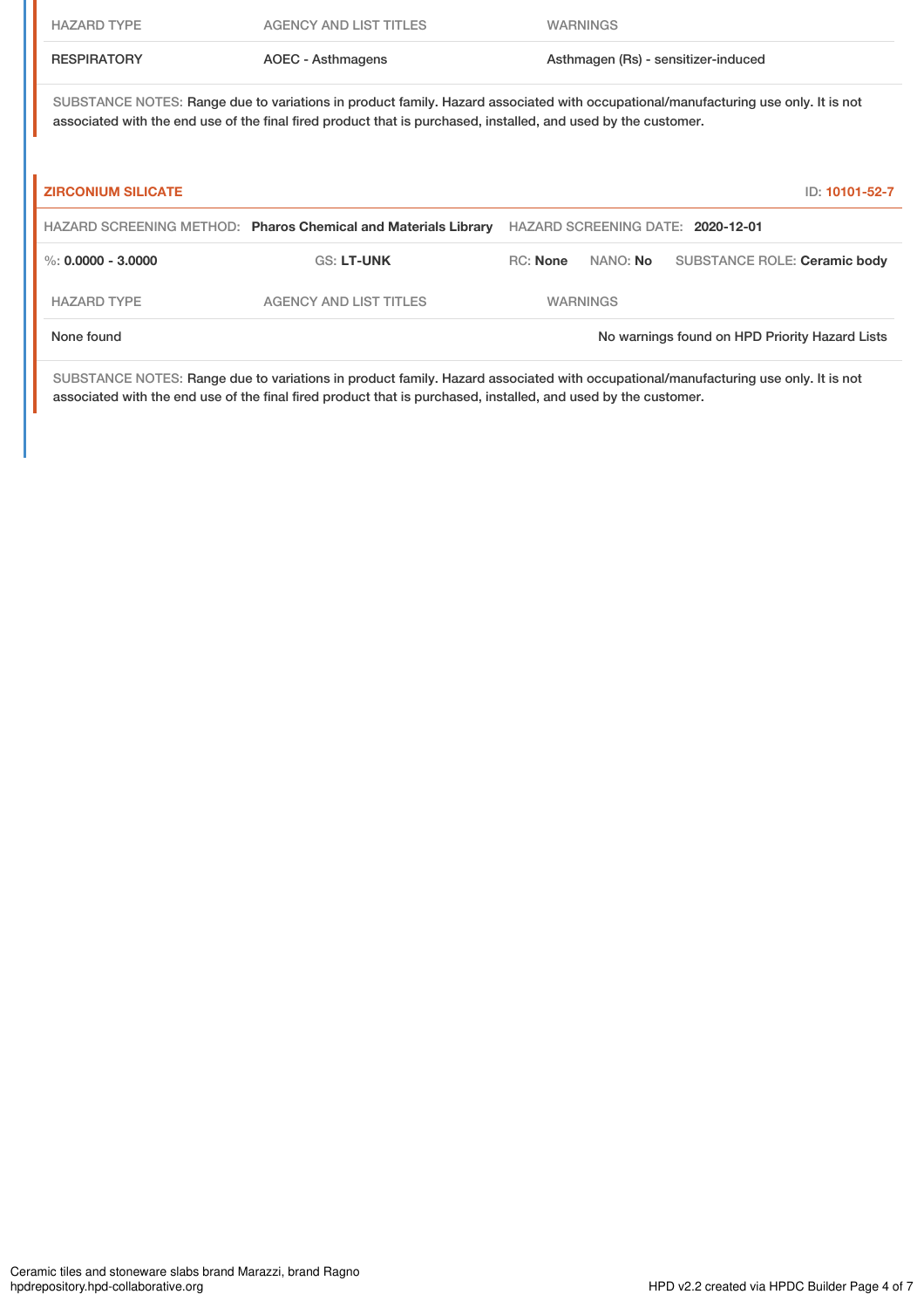This section lists applicable certification and standards compliance information for VOC emissions and VOC content. Other types of health or *environmental performance testing or certifications completed for the product may be provided.*

| <b>VOC EMISSIONS</b>                                                                                                                                                                                                                                                        | <b>UL/GreenGuard Gold Certified</b>                        |  |                                           |  |
|-----------------------------------------------------------------------------------------------------------------------------------------------------------------------------------------------------------------------------------------------------------------------------|------------------------------------------------------------|--|-------------------------------------------|--|
| <b>CERTIFYING PARTY: Third Party</b><br><b>APPLICABLE FACILITIES: Italy</b><br>CERTIFICATE URL: https://spot.ul.com/                                                                                                                                                        | ISSUE DATE: 2015-06- EXPIRY DATE:<br>30                    |  | <b>CERTIFIER OR LAB: UL</b>               |  |
| CERTIFICATION AND COMPLIANCE NOTES: UL 2818 - 2013 Gold Standard for Chemical Emissions for Building Materials, Finishes and<br>Furnishings. Certification with annual renewal.                                                                                             |                                                            |  |                                           |  |
| <b>VOC EMISSIONS</b>                                                                                                                                                                                                                                                        | <b>UL/GreenGuard Certified</b>                             |  |                                           |  |
| <b>CERTIFYING PARTY: Third Party</b><br><b>APPLICABLE FACILITIES: Italy</b><br>CERTIFICATE URL: https://spot.ul.com/                                                                                                                                                        | ISSUE DATE: 2015-06- EXPIRY DATE:<br>30                    |  | <b>CERTIFIER OR LAB: UL</b>               |  |
| CERTIFICATION AND COMPLIANCE NOTES: UL 2818 - 2013 Standard for Chemical Emissions for Building Materials, Finishes and Furnishings.<br>Certification with annual renewal.                                                                                                  |                                                            |  |                                           |  |
| <b>LCA</b>                                                                                                                                                                                                                                                                  | <b>Environmental Product Declaration (EPD)</b>             |  |                                           |  |
| <b>CERTIFYING PARTY: Third Party</b><br><b>APPLICABLE FACILITIES: Italy</b><br><b>CERTIFICATE URL:</b><br>https://www.marazzigroup.com/company/quality-and-<br>environment/                                                                                                 | ISSUE DATE: 2018-11- EXPIRY DATE:<br>16                    |  | <b>CERTIFIER OR LAB: EPDItlay</b>         |  |
| CERTIFICATION AND COMPLIANCE NOTES: compliant with ISO 14025 and EN 15804 standards. Certification with five-year renewal                                                                                                                                                   |                                                            |  |                                           |  |
| <b>RECYCLED CONTENT</b>                                                                                                                                                                                                                                                     | <b>Recycled Content Certification</b>                      |  |                                           |  |
| <b>CERTIFYING PARTY: Third Party</b><br><b>APPLICABLE FACILITIES: Italy</b><br><b>CERTIFICATE URL:</b><br>https://www.marazzigroup.com/company/quality-and-<br>environment/<br>CERTIFICATION AND COMPLIANCE NOTES: Certification with annual update and three-years renewal | ISSUE DATE: 2009-04- EXPIRY DATE:<br>03                    |  | CERTIFIER OR LAB: Certiquality srl        |  |
| <b>MANAGEMENT</b>                                                                                                                                                                                                                                                           | ISO 14001 Environmental management system                  |  |                                           |  |
| <b>CERTIFYING PARTY: Third Party</b><br><b>APPLICABLE FACILITIES: Italy</b><br><b>CERTIFICATE URL:</b><br>https://www.marazzigroup.com/company/quality-and-<br>environment/<br>CERTIFICATION AND COMPLIANCE NOTES: Certification with three-year renewal                    | ISSUE DATE: 2003-07- EXPIRY DATE:<br>23                    |  | <b>CERTIFIER OR LAB: Certiquality srl</b> |  |
| <b>MANAGEMENT</b>                                                                                                                                                                                                                                                           | ISO 45001 Occupational Health and Safety management system |  |                                           |  |
| <b>CERTIFYING PARTY: Third Party</b><br><b>APPLICABLE FACILITIES: Italy</b><br><b>CERTIFICATE URL:</b><br>https://www.marazzigroup.com/company/quality-and-<br>environment/                                                                                                 | ISSUE DATE: 2018-04- EXPIRY DATE:<br>24                    |  | CERTIFIER OR LAB: Certiquality srl        |  |
| CERTIFICATION AND COMPLIANCE NOTES: Certification with three-year renewal                                                                                                                                                                                                   |                                                            |  |                                           |  |
| <b>MANAGEMENT</b>                                                                                                                                                                                                                                                           | ISO 9001 Quality management system                         |  |                                           |  |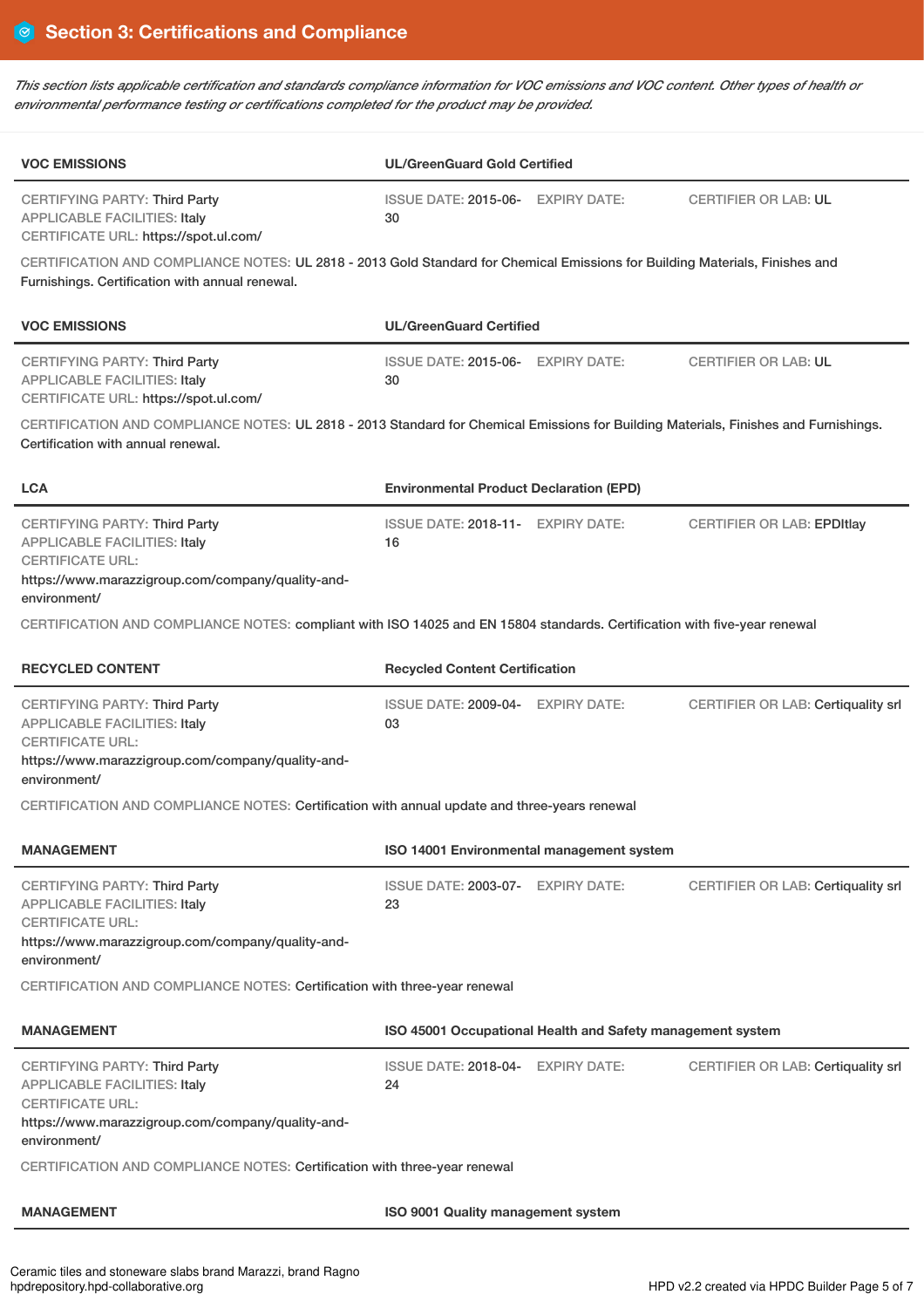ISSUE DATE: 1994-09- EXPIRY DATE: 16

CERTIFICATION AND COMPLIANCE NOTES: Certification with three-year renewal

# **Section 4: Accessories**

This section lists related products or materials that the manufacturer requires or recommends for installation (such as adhesives or fasteners), maintenance, cleaning, or operations. For information relating to the contents of these related products, refer to their applicable Health Product *Declarations, if available.*

## **ADHESIVE, MORTAR, GROUT** HPD URL: **No HPD Available**

### CONDITION WHEN RECOMMENDED OR REQUIRED AND/OR OTHER NOTES:

Accessory materials required for all installations. VOC content of the adhesive and/or grout varies depending on the type and brand chosen. Advice for laying and maintenance: for details and installation tutorial video, visit the installation section of the www.marazzigroup.com site. Ordinary cleaning: ordinary cleaning removes dirt and marks and restores the surface to its original appearance. Porcelain stoneware tiles do not require protective treatment, and a thorough, systematic clean is sufficient to maintain the surface. Careful cleaning must be done by washing normally using hot water, a cloth or soft sponge and, if required, neutral detergents. For large areas, industrial washing machines can be used, with completion by hand where required.

# **Section 5: General Notes**

Mohawk Corporation - Marazzi Group's Parent Company, has published a LEED compliant Corporate Sustainability Report. This document can be found at the following website: http://mohawksustainability.com/